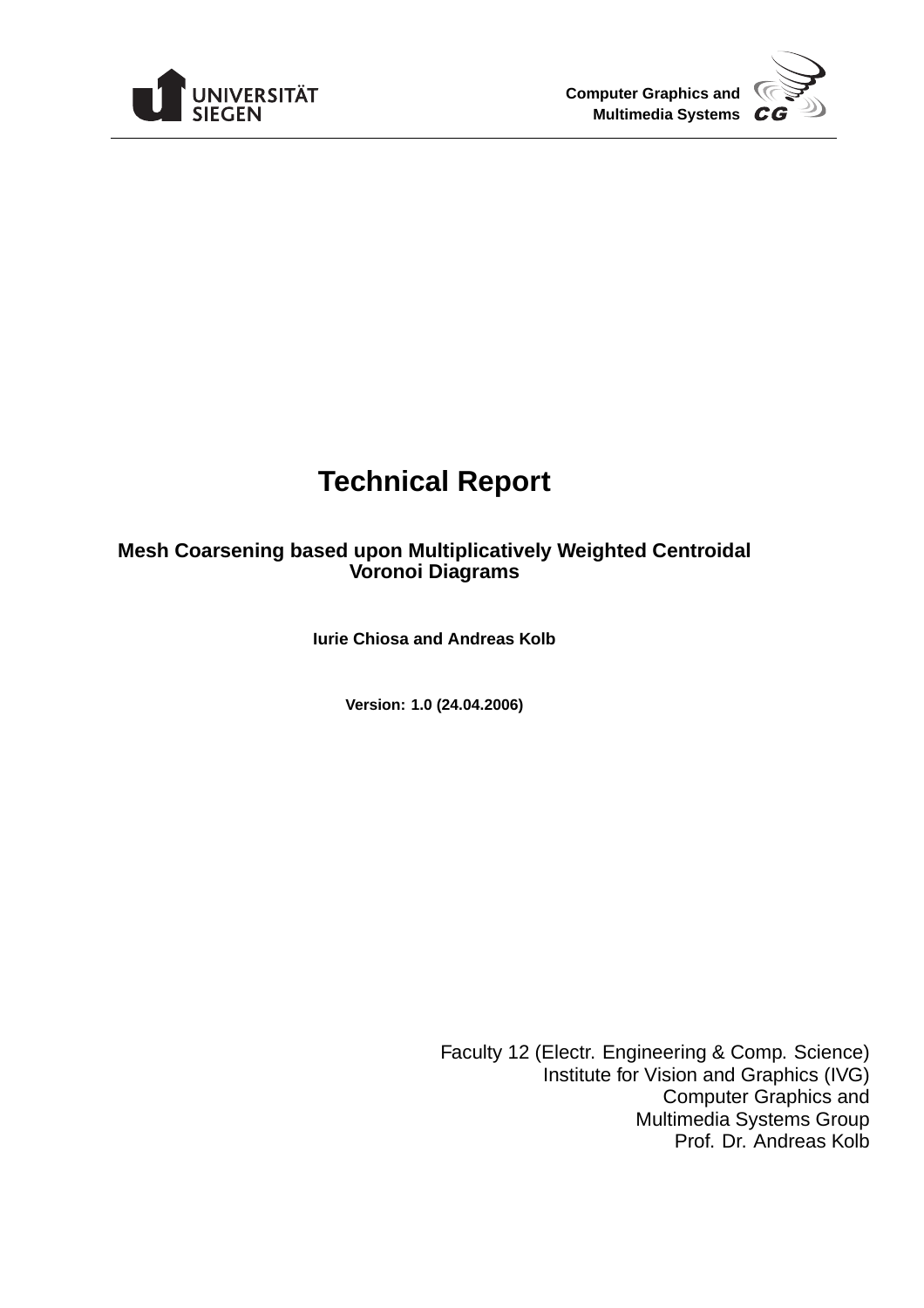## **Contents**

| 1 | <b>Introduction</b>                                                 |                                              |    |  |  |  |  |
|---|---------------------------------------------------------------------|----------------------------------------------|----|--|--|--|--|
| 2 | <b>Related Work</b>                                                 |                                              |    |  |  |  |  |
| 3 | <b>Multiplicatively Weighted Centroidal Voronoi Diagram (MWCVD)</b> |                                              |    |  |  |  |  |
| 4 | <b>Overview of the Algorithm</b>                                    |                                              |    |  |  |  |  |
| 5 | <b>Energy Functional</b>                                            |                                              |    |  |  |  |  |
|   | 5.1                                                                 | Approximation of the MWCVD Energy Functional | 8  |  |  |  |  |
|   | 5.2                                                                 |                                              | 8  |  |  |  |  |
|   | 5.3                                                                 |                                              | 9  |  |  |  |  |
| 6 | $k$ -Neighborhood Initialization<br>10                              |                                              |    |  |  |  |  |
| 7 | <b>Connectivity Check</b>                                           |                                              |    |  |  |  |  |
| 8 | <b>Implementations Details</b>                                      |                                              |    |  |  |  |  |
|   | 8.1                                                                 |                                              | 13 |  |  |  |  |
|   | 8.2                                                                 |                                              | 13 |  |  |  |  |
|   | 8.3                                                                 |                                              | 14 |  |  |  |  |
|   | 8.4                                                                 |                                              | 14 |  |  |  |  |
| 9 | <b>Results</b>                                                      |                                              | 14 |  |  |  |  |
|   | <b>10 Conclusions and Future Work</b><br>16                         |                                              |    |  |  |  |  |
|   | 11 Appendix<br>17                                                   |                                              |    |  |  |  |  |
|   | <b>References</b><br>18                                             |                                              |    |  |  |  |  |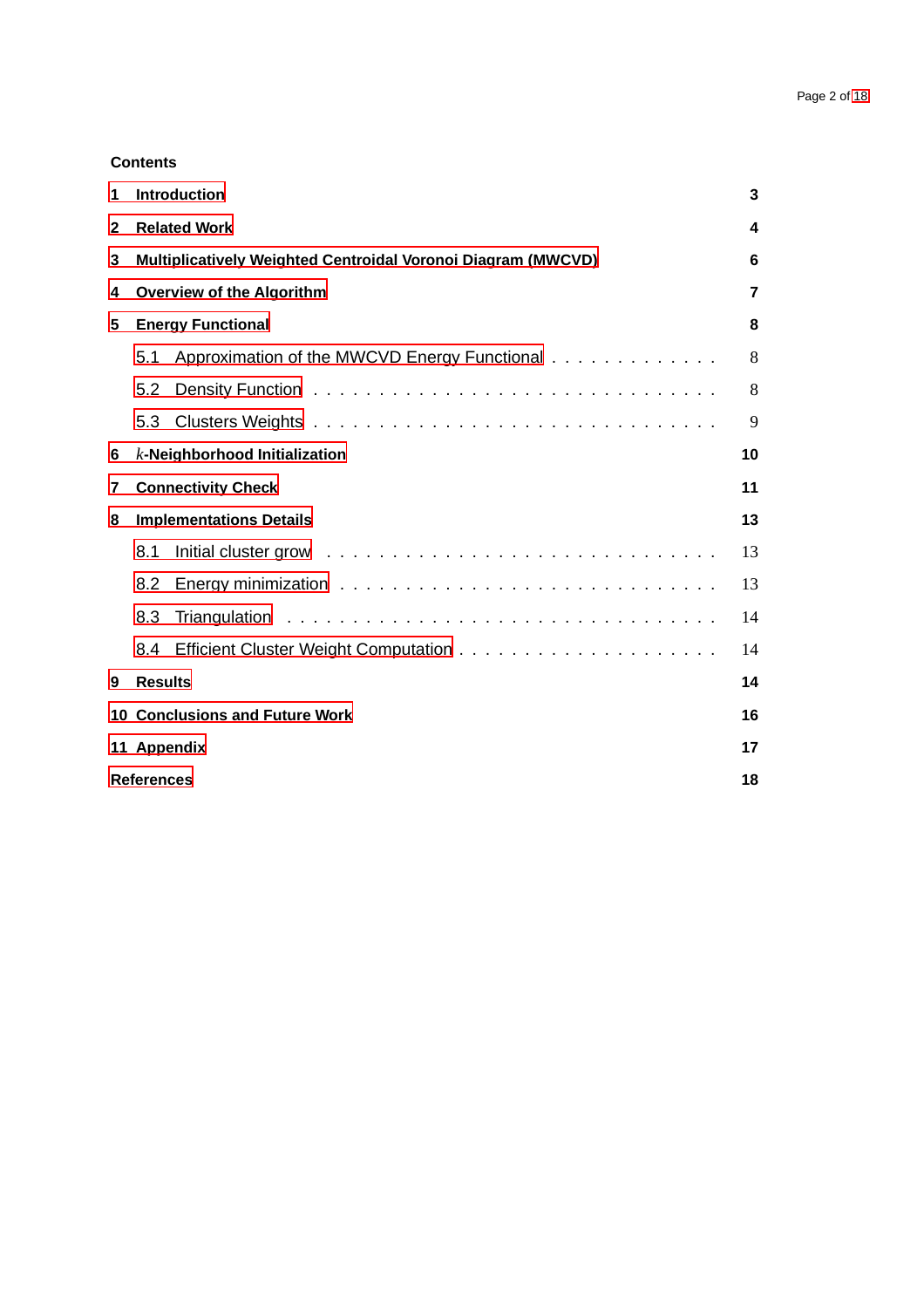## **Abstract**

An approximated Centroidal Voronoi Diagram (CVD) construction provides an efficient and fast way for coarsening polygonal meshes. In this article a new generalization of the CVD for 3D meshes is presented - a Multiplicatively Weighted Centroidal Voronoi Diagram. Based on this concept we propose a mesh coarsening algorithm which is intended to capture the mesh features as good as possible. To achieve this, we propose three different types of cluster's weights. The mesh clusters are obtained by minimization of the underlying energy functional. To guarantee cluster connectivity, a specific vertex-boundary-count approach is introduced. The final coarse mesh is obtained by triangulating the optimized clustered model.

Along with that, we present a new and fast algorithm for initial seeds generation that can also be used for various types of applications which require an approximatively uniformly distributed initial set of seeds.

#### <span id="page-2-0"></span>**1. Introduction**

In many situations a 3D model is represented by a polygonal mesh consisting of triangular faces. For a wide range of applications the input mesh is too complex, i.e. in terms of the number of vertices, therefore a simplified mesh is required. In general, reducing the mesh for a given number of output vertices requires maintaining its original fidelity. According to Heckbert and Garland [\[HG97\]](#page-17-1), there are two major classes of simplification methods. Refinement methods start from a base mesh adaptively adding details to the mesh, e.g. Eck et al. [\[EDD](#page-17-2)<sup>∗</sup>95]. On the other hand, decimation approaches start from the original mesh by removing mesh elements, i.e. vertices, edges or faces. One frequently used method is based on edge collapses [\[Hop96,](#page-17-3) [GH97\]](#page-17-4).

A third category, the so-called remeshing techniques can be identified. Here a mesh for a given number of output elements, e.g. vertices, or for a given error bound is computed. Explicit parametric remeshing approaches use global [\[GGH02\]](#page-17-5) or local [\[SG03\]](#page-17-6) parameterizations, whereas implicit or volumetric remeshing approaches construct an intermediate volume model [\[KJ01\]](#page-17-7) [\[NT03\]](#page-17-8).

Valette et al. [\[VC04\]](#page-17-9) proposed a new algorithm for a fast mesh coarsening based on an approximated Centroidal Voronoi Diagrams (CVD). Due to its intrinsic properties, e.g. compactness of obtained tessellation, CVD provide an optimal strategy for resampling or, if seen from a clustering point of view, it provides an optimal *k*-clustering [\[DFG99\]](#page-17-10). That makes it most suitable for applications in which a final budget of elements, i.e. vertices, is fixed. A coarse mesh is obtained by first constructing a CVD on a surface of the input mesh and then triangulating the obtained Voronoi diagram resulting in its dual triangulation. This approach provides a triangulation with well-shaped triangles, e.g. suitable for applications such as finite elements analysis. Additionally, this approach is very fast since it is based on local quantity measures only.

However, in many cases the obtained coarse mesh fails to preserve or capture the main surface features. Valette et al. [\[VKC05\]](#page-17-11) propose an extension of their prior technique, using a specific density function related to surface features such as mesh curvature to preserve these features.

An alternative approach to preserve surface features using a CVD technique, is presented in this paper. It is based on the expectation to have smaller sized Voronoi regions in higher curvature areas and larger sized ones in lower curvature areas, re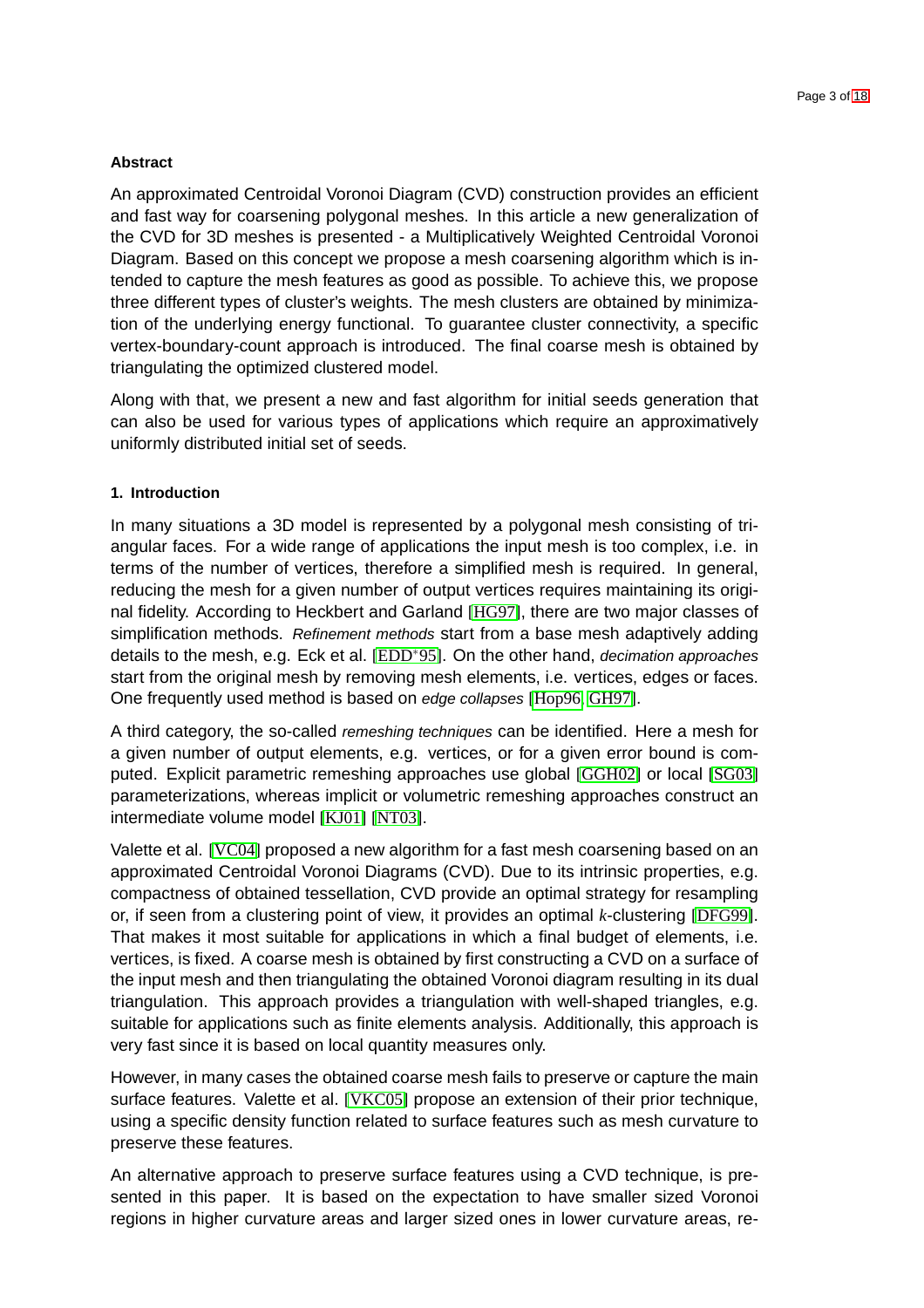sulting in more or less vertices, respectively. In order to achieve this, we introduce the Multiplicatively Weighted Centroidal Voronoi Diagrams.

Many clustering algorithms use a cluster growing technique which requires an initial set of seeds position. Ideally, the seed positions should be as close as possible to the final result of the clustering process, in order to have a faster convergence of the cluster optimization. In many situations a randomly chosen set of seeds is used, but in practice this is an inefficient approach. Alternatively, the seeds are selected by maximizing the distances between the seed points like in [\[JKS05\]](#page-17-12) or distributing the seeds according to the density function [\[VKC05\]](#page-17-11).

**Contributions:** We introduce a generalization of CVD, namely the Multiplicatively Weighted Centroidal Voronoi Diagrams. Based on this concept we propose a coarsening algorithm which is able to preserve the features of the input mesh based on a curvature-like measure. For that propose, we defined three different types of cluster weights. We also propose an approach for checking the cluster's connectivity and a new algorithm for initial seed generation. The later one is solely based on topological tests and can be used for many kind of applications that require a fast generation of an initial set of seeds that are approximatively uniformly positioned.

The rest of the paper is organized as follows: After discussing related work (Section [2\)](#page-3-0) and the basic concept of Multiplicatively Weighted Centroidal Voronoi Diagrams (MWCVD) (Section [3\)](#page-5-0), an overview of the algorithm is given (Section [4\)](#page-6-0). Details on the related energy functional are represented in Section [5.](#page-7-0) The methods for the initial seed generation and for the connectivity check are discussed in Section [6](#page-9-0) and Section [7,](#page-10-0) respectively. Details on the implementation are given in Section [8.](#page-12-0) Sections [9](#page-13-2) and [10](#page-15-0) present results of the proposed algorithm and draw some final conclusions.

## <span id="page-3-0"></span>**2. Related Work**

In [\[VC04\]](#page-17-9) and [\[VKC05\]](#page-17-11) algorithms for creating a coarse mesh using an approximated Centroidal Voronoi Diagrams (CVD) construction are proposed. In the next paragraphs we review these algorithms in more detail. Additionally, the basic definitions and properties of CVD and of Weighted Voronoi Diagrams in 2D are given.

**Centroidal Voronoi Diagram (CVD):** CVD is a Voronoi Diagram (VD) where each Voronoi site  $z_i$  is also the *mass centroid*  $z_i^*$  of its Voronoi-region  $V_i$  defined as:

<span id="page-3-2"></span>
$$
\mathbf{z}_{i}^{*} = \frac{\int_{V_{i}} \mathbf{x} \rho(\mathbf{x}) d\mathbf{x}}{\int_{V_{i}} \rho(\mathbf{x}) d\mathbf{x}} \tag{1}
$$

where  $\rho(x)$  is a density function.

One of the most important property of CVD is that it minimize the following energy functional

<span id="page-3-1"></span>
$$
E = \sum_{i=0}^{n-1} \int_{V_i} \rho(\mathbf{x}) |\mathbf{x} - \mathbf{z}_i|^2 d\mathbf{x}.
$$
 (2)

Common algorithms for constructing a CVD are the Lloyd's method and *k*-means clustering. For a more comprehensive discussion see [\[DFG99\]](#page-17-10).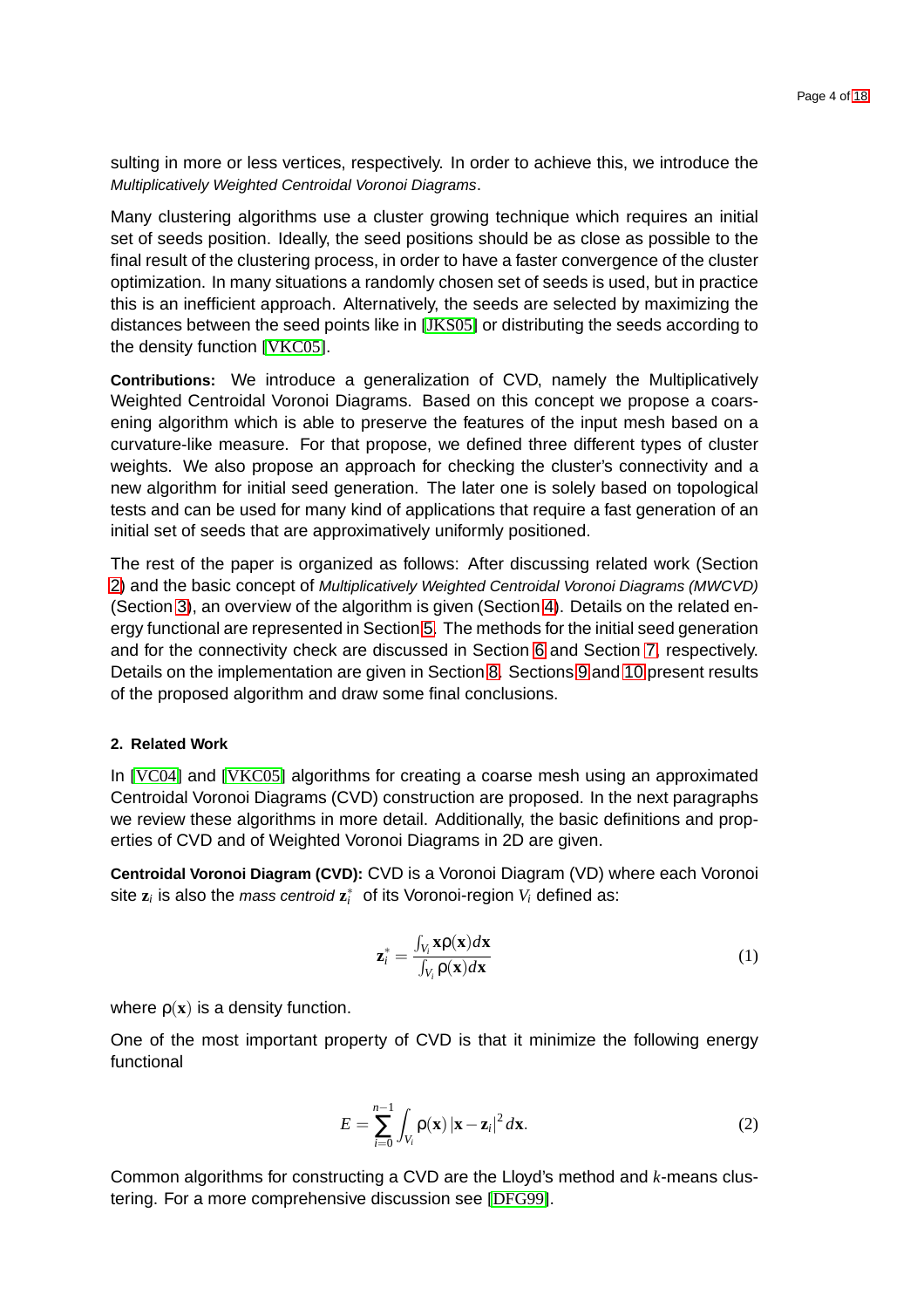**The algorithm of Valette et al.** [\[VC04\]](#page-17-9)**:** Given a polygonal mesh *M* with cells *C<sup>j</sup>* , one assumes that the boundaries of a Voronoi-region  $V_i$  is a subset of the edges of  $M$ , i.e. the *V<sup>i</sup>* consist of a union of several mesh cells *C<sup>j</sup>* . The energy functional equivalent to Eq. [\(2\)](#page-3-1) can be defined as:

<span id="page-4-0"></span>
$$
E = \sum_{i=0}^{n-1} \left( \sum_{C_j \in V_i} \int_{C_j} \rho(\mathbf{x}) |\mathbf{x} - \mathbf{z}_i|^2 d\mathbf{x} \right).
$$
 (3)

It can be shown that if approximating each cell  $C<sub>j</sub>$  by a single point, i.e. by its centroid  $\gamma_j = \int_{C_j} \mathsf{p}(\mathbf{x}) \mathbf{x} d\mathbf{x} / \int_{C_j} \mathsf{p}(\mathbf{x}) d\mathbf{x}$ , the energy functional defined by Eq. [\(3\)](#page-4-0) can be simplified to

<span id="page-4-1"></span>
$$
F = \sum_{i=0}^{n-1} \left( \sum_{C_j \in V_i} \rho_j |\gamma_j - \overline{\gamma}_i|^2 \right).
$$
 (4)

where  $\mathsf{p}_j=\int_{C_j}\mathsf{p}(\mathbf{x})d\mathbf{x}$  is the weight of a given cell  $C_j$  and  $\overline\gamma_i=\sum_{C_j\in V_i}\mathsf{p}_j\gamma_j/\sum_{C_j\in V_i}\mathsf{p}_j$  is the centroid of the cluster *V<sup>i</sup>* .

Now, constructing an approximated CVD for a polygonal mesh *M* can be seen as a clustering problem, in which the original mesh cells are assigned to different clusters *Vi* , i.e. to approximated Voronoi-regions. This is realized by minimization of the energy functional [\(4\)](#page-4-1).

The minimization process works as follows: First, each cluster is assigned a randomly picked cell. Next, for each boundary edge of two adjacent clusters  $V_k$  and  $V_l$  the energy  $F$  is computed for the initial configuration, for the case when cluster  $V_k$  grows, i.e. both cells belong to  $V_k$ , and when cluster  $V_l$  grows, i.e. both cells belong to  $V_l$  (see Fig. [1](#page-5-1) (a)). The case resulting in the smallest energy is chosen and the cluster configurations are updated. Thus, the energy functional is iteratively reduced. The final clustering is obtained when no further energy reduction occurs.

Valette et al. [\[VC04\]](#page-17-9) also showed that comparing the energy for all three cases requires only the computation of

$$
L_2 = -\frac{\left|\sum_{C_j \in V_k} \mathsf{p}_j \gamma_j\right|^2}{\sum_{C_j \in V_k} \mathsf{p}_j} - \frac{\left|\sum_{C_j \in V_l} \mathsf{p}_j \gamma_j\right|^2}{\sum_{C_j \in V_l} \mathsf{p}_j}
$$

That makes the algorithm very fast because there is no need to explicitly compute the centroid position  $\bar{\gamma}_i$  (see Eq. [\(4\)](#page-4-1)). The resulting test is based on the cluster val- $\sum_{C_j\in V_i}$ ρ $j\gamma_j$  and  $\sum_{C_j\in V_i}$ ρ $_j$ , which have to be updated in case of a cluster growing or shrinking.

For a uniform density function  $p(x)$  the algorithm yields a uniform output triangulation. Here the weight ρ*<sup>i</sup>* (see Eq. [\(4\)](#page-4-1) is proportional to the area of the cell *C<sup>j</sup>* . The vertices in the final coarse mesh were set by identifying a vertex in the original input mesh which is the closest to the corresponding cluster centroid  $\bar{\gamma}_i.$ 

**Adaptive Mesh Coarsening:** Recently, Valette et al. [\[VKC05\]](#page-17-11) proposed an extension to their previous work heading for an adaptive polygonal mesh coarsening. To simplify the mesh according to the local mesh features, they use a curvature indicator as density function, i.e. each mesh cell  $C_j$  is given a weight  $\rho_i$  (see Eq. [\(4\)](#page-4-1)) according to the curvature measures. To guarantee a valid clustering a three step algorithm is performed: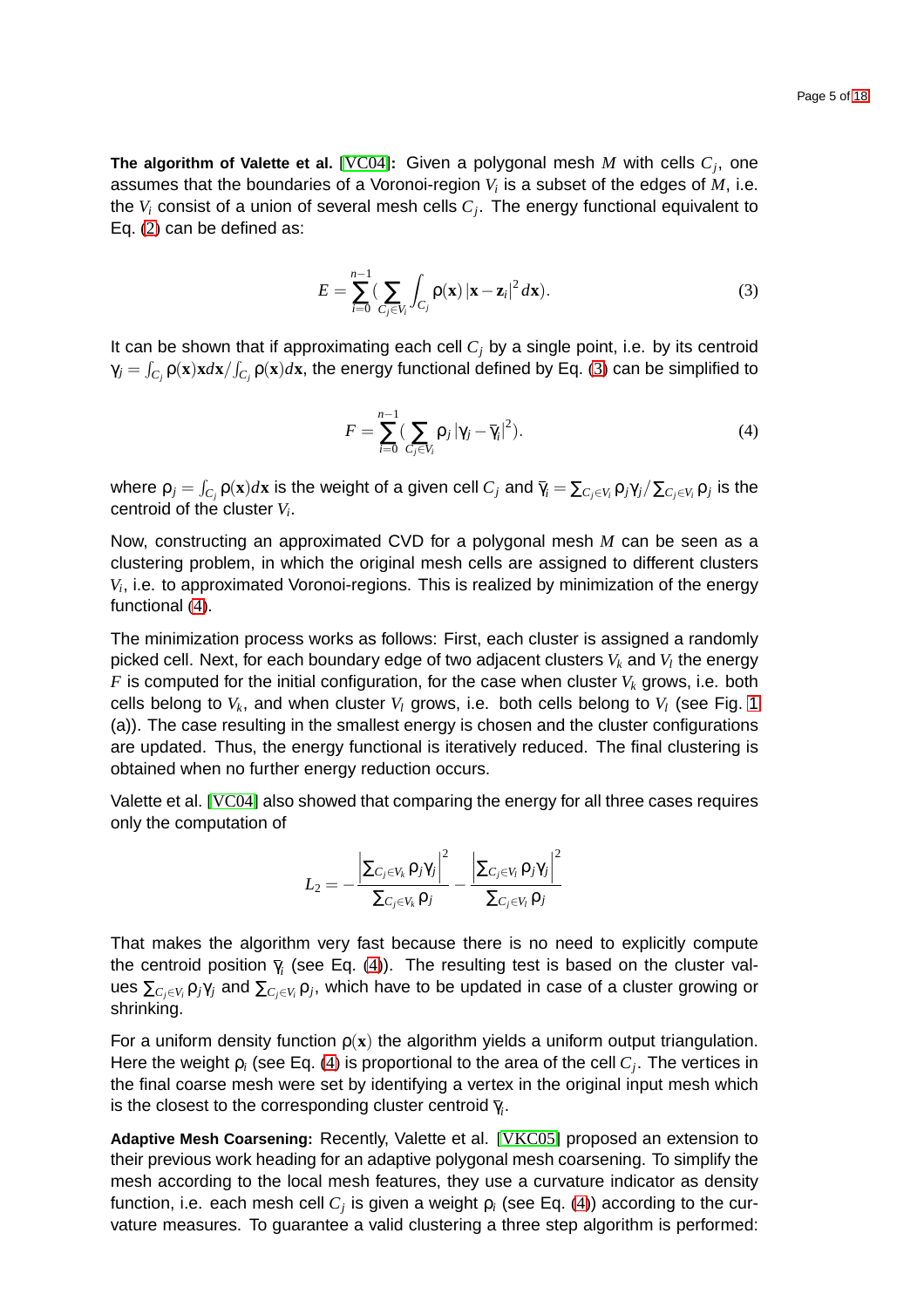

<span id="page-5-1"></span>**Figure 1:** *(a) Local tests performed for a given boundary edge (solid line) of two adjacent clusters V<sup>k</sup> (red) and V<sup>l</sup> (green). (b)&(c) Result of an approximated CVD using nonuniform density function for*  $ρ<sup>new</sup> = 50$  *and*  $ρ<sup>new</sup> = 200$ *, respectively.* 

First, an approximated CVD using the above described algorithm is constructed. Here the density of the initial cluster seeds is related to the density function, i.e. in areas with high curvature more seeds are placed. Second, a cleaning is applied, i.e. disconnected clusters are identified. After the cleaning the minimization step is applied again together with an additional check to preserve the connectivity of all clusters. The quality of the final coarse mesh was enhanced using a quadric-based vertex placement.

**Weighted Voronoi Diagrams:** Weighted Voronoi diagrams are well known in 2D (see for example [\[OBS92\]](#page-17-13)). For a given set of *n* different sites  $\{z_i\}_{i=0}^{n-1}$  in the domain Ω, the weighted Voronoi-region can be defined as:

$$
V_i^w = \{ \mathbf{x} \in \Omega \mid d_i(\mathbf{x}, \mathbf{z}_i) < d_j(\mathbf{x}, \mathbf{z}_j) \ \forall \ j \neq i \}
$$

where *d<sup>i</sup>* is a weighted distance measure for cluster *i*. For this type of VD the assumption is that the site has a predetermined weight which reflects an application-specific property [\[OBS92\]](#page-17-13).

For an ordinary VD one assumes that all clusters have the same weight, i.e.  $d_i(\mathbf{x}, \mathbf{z}_i) \equiv$  $d(\mathbf{x}, \mathbf{z}_i)$ , where *d* is the standard Euclidean distance.

**Multiplicatively Weighted Voronoi Diagram:** For this type of weighted Voronoi Diagrams (see [\[AE84\]](#page-17-14), [\[OBS92\]](#page-17-13))  $d_i$  is given by

$$
d_i(\mathbf{x}, \mathbf{z}_i) = w_i |\mathbf{x} - \mathbf{z}_i|
$$

where  $\{w_i\}_{i=0}^{n-1}$  are predetermined positive weights. In this case, we refer to  $V_i^w$  as multiplicatively weighted (MW) Voronoi-region  $V_i^{mw}$  and to the set  $\{V_i^{mw}\}_{i=0}^{n-1}$  as multiplicatively weighted (MW) Voronoi diagram.

Generally, MW-Voronoi regions are not necessarily connected or convex. In some situation they may also contain holes, depending on the associated weights.

#### <span id="page-5-0"></span>**3. Multiplicatively Weighted Centroidal Voronoi Diagram (MWCVD)**

The concept of CVD can be also extended to the weighted Voronoi diagrams. In this section we introduce the Multiplicatively Weighted CVD (MWCVD) as an extension of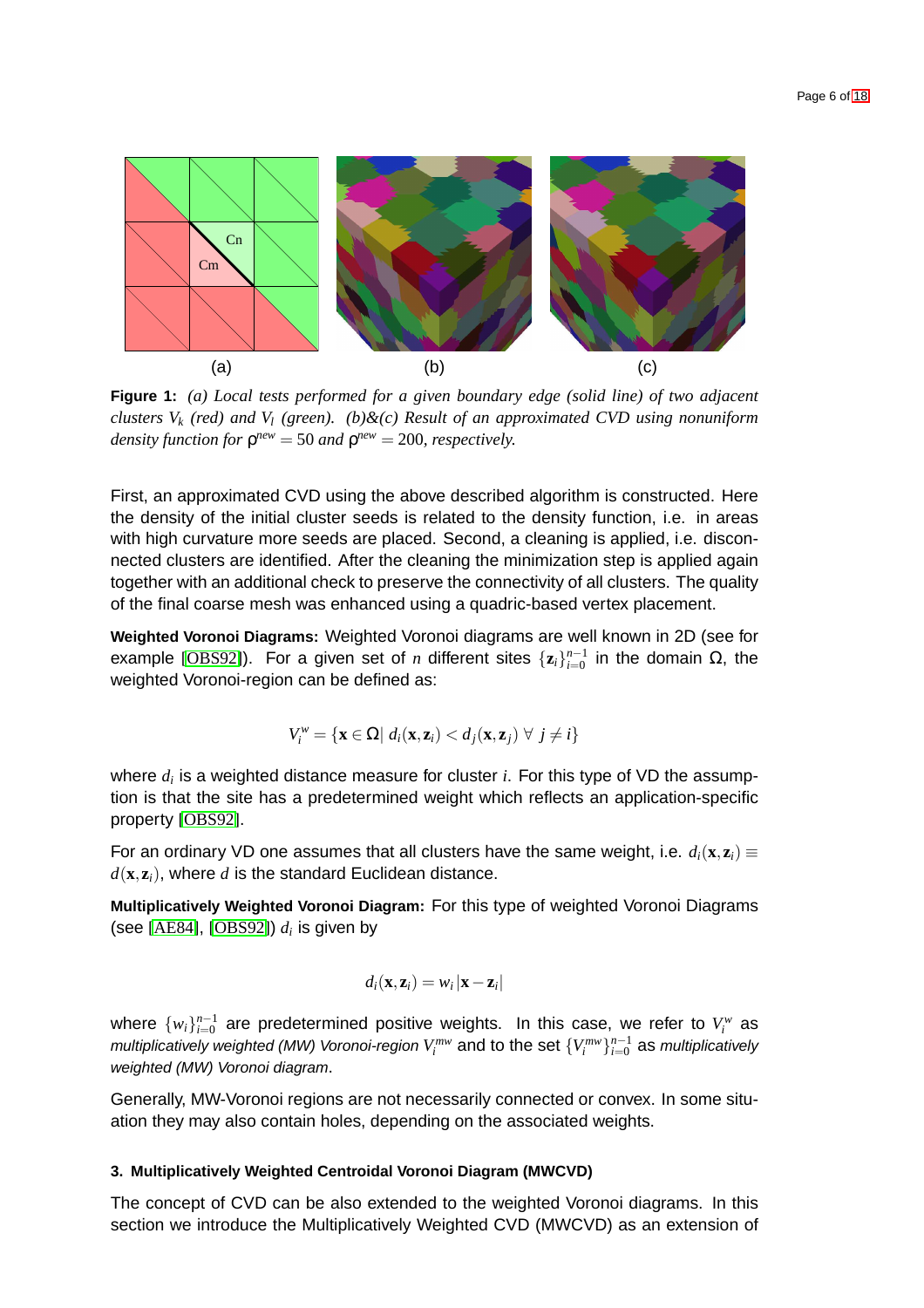a CVD. This concept is the basis of our algorithm for mesh coarsening.

Given a set of *n* different seeds  $\{z_i\}_{i=0}^{n-1}$  together with predetermined positive weights  ${w_i}_{i=0}^{n-1}$  and a positive density function  $ρ(x)$  in the 2D domain Ω. A Multiplicatively Weighted Centroidal Voronoi Diagram (MWCVD) is a MW-Voronoi diagram for which the sites  $\{\mathbf{z}_i\}_{i=0}^{n-1}$  of the regions  $\{V_i^{mw}\}_{i=0}^{n-1}$  are their centroids (see Eq. [\(1\)](#page-3-2) for the definition of the centroid).

Similar to the CVD the following property holds:

**PROPOSITION 3.1** Given a set of *n* different sites  $\{z_i\}_{i=0}^{n-1}$  with associated positive weights  ${w_i}_{i=0}^{n-1}$  and a density function  $ρ(x)$  in the domain Ω. Let  ${V_i^{mw}}_{i=0}^{n-1}$  denote any tessellation of Ω into *n* regions. Define:

<span id="page-6-1"></span>
$$
E^{mw} = \sum_{i=0}^{n-1} \int_{V_i^{mw}} \rho(\mathbf{x}) \ w_i |\mathbf{x} - \mathbf{z}_i|^2 d\mathbf{x}
$$
 (5)

 $E^{mw}$  is minimized if and only if  $\{V_i^{mw}\}_{i=0}^{n-1}$  is a MWCVD.

Proof of this Proposition is given in Appendix A.

Observe that in the case of uniform weights  $\{w_i\}_{i=0}^{n-1}$  the MWCVD becomes an ordinary CVD, so that the MWCVD is a generalization of CVD.

#### <span id="page-6-0"></span>**4. Overview of the Algorithm**

Our coarsening algorithm uses the same strategy as described in [\[VC04\]](#page-17-9): A coarse mesh is constructed by first constructing an approximated MWCVD. The triangulated model is obtained according to the clusters adjacency relations based on the centroids of the clusters.

In a more general context, this kind of clustering can be viewed as a weighted mesh clustering, where the cluster size is related to the density  $\rho$ , e.g. the curvature. This results in a triangulation with smaller or larger triangles in regions with higher or lower density, i.e. curvature, respectively.

The steps of our algorithm are as follows:

- **Initialization:** Using our *k*-neighborhood initialization (Section [6\)](#page-9-0) the initial number of clusters along with the initial seeds and the *k*-neighborhoods are determined.
- **Initial Clusters Grow:** Starting with the *k*-neighborhoods, we grow each cluster at a time, looping over the boundaries of a cluster, until the entire model is covered. This step does not require any energy computation. The initial cluster weights, according to Section [5.3,](#page-8-0) are computed using this initial configuration .
- **Energy Minimization:** At each iteration, the algorithm loops over the boundaries of each cluster. For a given boundary edge, a check is performed if one of the clusters will be disconnected by growing or shrinking (see Section [7\)](#page-10-0). If growing is allowed the configuration which is energetically minimal will be chosen and the cluster configuration will be updated accordingly. This process continues until there is no change in the energy between two consecutive iterations.
- **Triangulation:** The final triangulation is created by inserting one vertex per cluster, i.e. the cluster centroid, and connecting them according to the cluster's adjacency.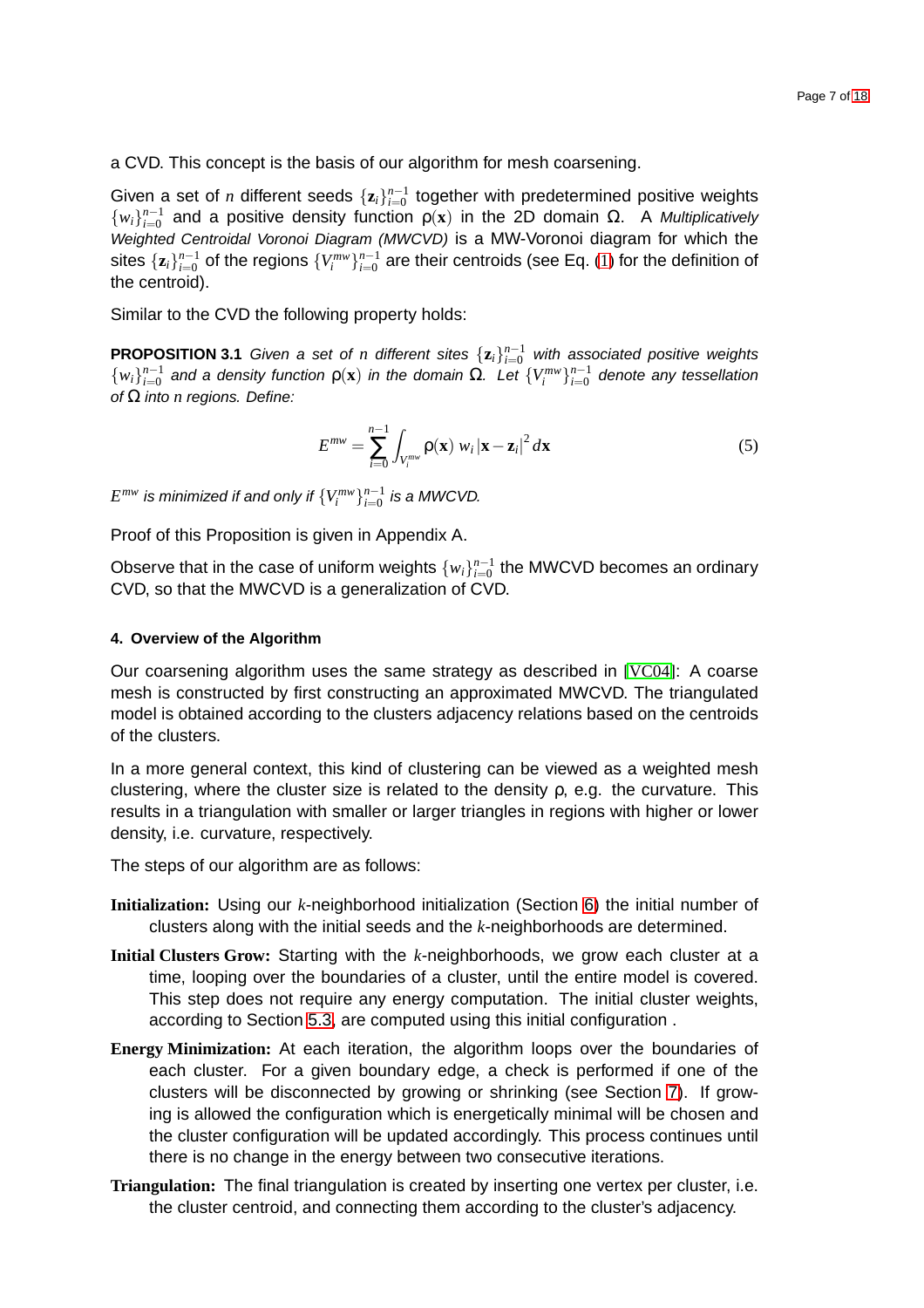#### <span id="page-7-0"></span>**5. Energy Functional**

Clustering a mesh by minimizing the Multiplicatively Weighted CVD (MWCVD) energy func-tional [\(5\)](#page-6-1), one needs to define  $p(x)$  and  $w_i$  accordingly. In this section, we present a simplified version of the energy functional (Section [5.1\)](#page-7-1) which is used to construct an approximated MWCVD. Along with a specified density function (Section [5.2\)](#page-7-2) we propose three different types of cluster's weight (Section [5.3\)](#page-8-0) that can be used to obtain a desired clustering.

#### <span id="page-7-1"></span>**5.1. Approximation of the MWCVD Energy Functional**

In the case of a continuous space the energy functional for a MWCVD is defined by Eq. [\(5\)](#page-6-1). The goal is to achieve a local energy comparison as in the case of the approximated CVD (see Section [2\)](#page-3-0).

Assuming  $\rho(\mathbf{x})$  to be uniformly defined over the cell  $C_j$ , i.e.  $\rho(\mathbf{x}) = \rho_j, \forall \mathbf{x} \in C_j$ . In this case the energy functional [\(5\)](#page-6-1) becomes

<span id="page-7-3"></span>
$$
E^{mw} = \sum_{i=0}^{n-1} \left( \sum_{C_j \in V_i} \rho_j A_j w_i \left| \gamma_j - \overline{\gamma}_i \right|^2 \right) \tag{6}
$$

with the site of each cluster *V<sup>i</sup>* chosen as its centroid

<span id="page-7-4"></span>
$$
\overline{\gamma}_i = \frac{\sum_{C_j \in V_i} \rho_j A_j \gamma_j}{\sum_{C_j \in V_i} \rho_j A_j}.
$$
\n(7)

Here *A<sup>j</sup>* and ρ*<sup>j</sup>* are the area and the density function of the cell *C<sup>j</sup>* , respectively. Eq. [\(6\)](#page-7-3) together with Eq. [\(7\)](#page-7-4) can be simplified to:

<span id="page-7-5"></span>
$$
E^{mw} = \sum_{i=0}^{n-1} w_i \left(\sum_{C_j \in V_i} \rho_j A_j |\gamma_j|^2 - \frac{\left|\sum_{C_j \in V_i} \rho_j A_j \gamma_j\right|^2}{\sum_{C_j \in V_i} \rho_j A_j}\right)
$$
(8)

Thus the computation of the energy for a given cluster is base only on three values for each cluster  $V_i$ ,  $\sum_{C_j\in V_i}\rho_jA_j\ket{\gamma_j}^2$ ,  $\sum_{C_j\in V_i}\rho_jA_j\gamma_j$  and  $\sum_{C_j\in V_i}\rho_jA_j.$  The update of these values can be done using local tests only.

#### <span id="page-7-2"></span>**5.2. Density Function**

Because of the assumption that  $p(x)$  is uniformly defined over the cell  $C_i$ , i.e. equal to  $\rho_i$ , the density function is no longer a continuous function but a discrete one defined for each cell *C<sup>i</sup>* . As we try to capture the mesh feature, ρ*<sup>i</sup>* needs to have larger values in higher curvature regions than in lower ones. In this case one possibility to define ρ*<sup>i</sup>* is to compute the curvature on the mesh and relate it with  $\rho_i$ , as done in [\[VKC05\]](#page-17-11).

We use a slightly more simple approach and define ρ*<sup>i</sup>* based on the observation that generally normal field discontinuities directly indicate a mesh features, e.g. a cell which is on a high curvature feature will have large deviation of its normal w.r.t. its neighbors. Thus, we set ρ*<sup>i</sup>* equal to the mean of normals difference of the cells in the 1-ring of cell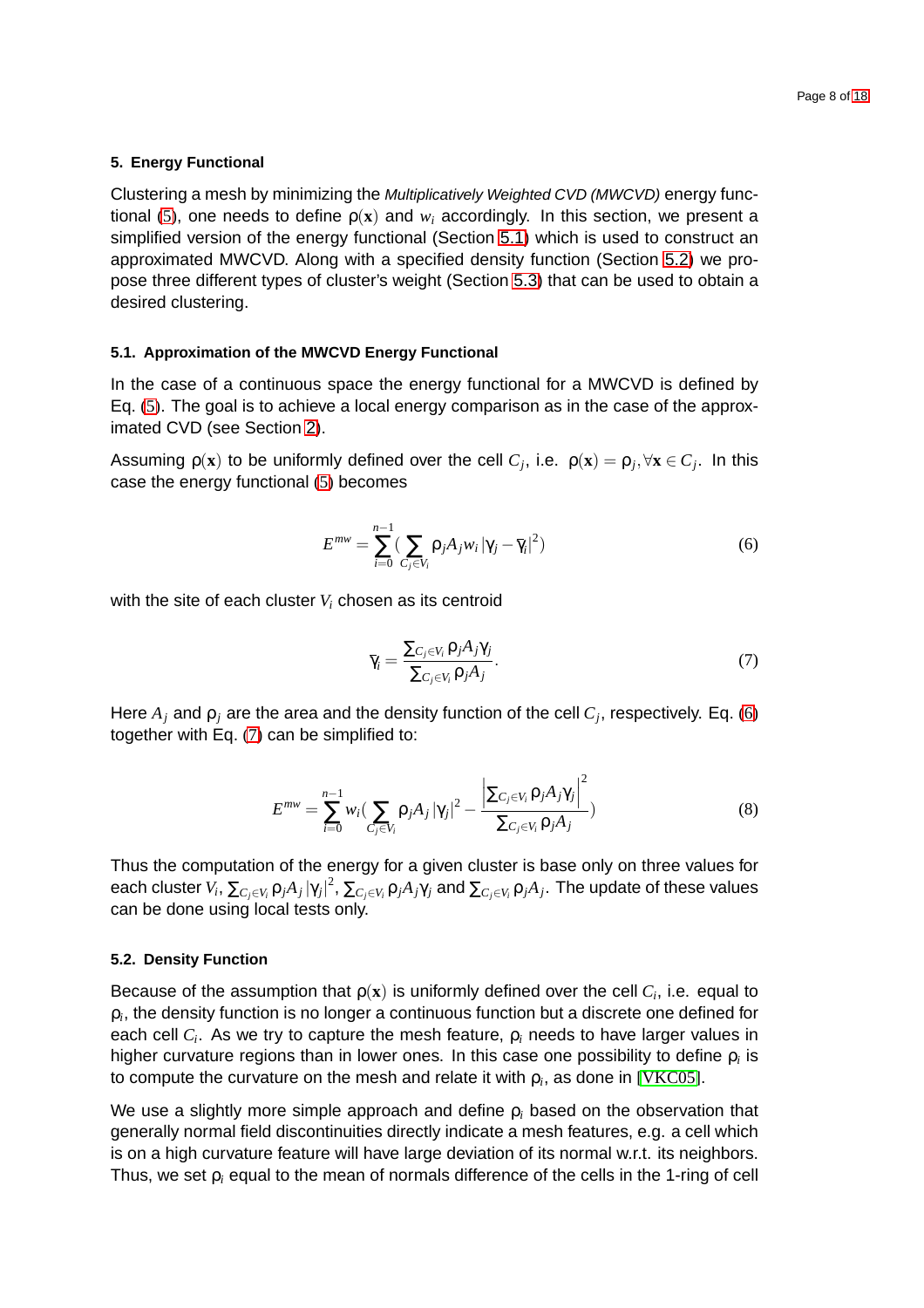$C_i$ . For the cell  $C_i$  with vertices  $\mathbf{V}_{i_1},\ldots,\mathbf{V}_{i_m}$  we have

$$
\rho_i = \frac{1}{n_i} \sum_{j=1}^m \sum_{C_k \text{ adj. to } V_j} \|\mathbf{n}_i - \mathbf{n}_k\|
$$

where  $\mathbf{n}_k$  is the normal of cell  $C_k$  and  $n_i = \sum_{j=1}^m \sum_{C_k \text{ adj. to } V_j} 1$ .

Note that, with this definition of ρ*<sup>i</sup>* , one gets a value of zero for planar regions. A mapping of obtained values to a new interval is applied in order to prevent division by zero in Eq. [\(8\)](#page-7-5). For our application we used a linear mapping from  $[0; \rho^{max}]$  to  $[1; \rho^{new}]$ .

In general, *p<sup>new</sup>* is a user defined parameter. For large values of *p<sup>new</sup>* the cluster centroids move towards cells with higher density. This is a positive effect in the context of feature preservation.

#### **Remark:**

Assume that the multiplicatively weights *w<sup>i</sup>* are uniformly defined for all clusters *i*, i.e. one has an approximated CVD with nonuniform density function (see Eq. [\(6\)](#page-7-3) and Eq. [\(4\)](#page-4-1)). Constructing an approximated CVD using this setup will result in a clustering as depicted in Figure [1\(](#page-5-1)b)-(c).

Observe that even if one uses a larger value for *p<sup>new</sup>*, one still gets approximatively the same result, i.e. the cluster's size is not affected considerably. The explanation can be seen from Eq. [\(4\)](#page-4-1). For a boundary face *f* between two adjacent clusters *V<sup>i</sup>* and *V<sup>j</sup>* the energy contribution will be  $\rho_f |\gamma_f - \overline{\gamma}_i|^2$  and  $\rho_f |\gamma_f - \overline{\gamma}_j|$  $^2$ , respectively. Obviously, the energy contribution of  $f$  is mainly driven by the distance to the cluster centroids  $\bar{\gamma}_i$  and  $\bar{\gamma}_j$ , thus the size of a cluster will not be affected by the density  $\rho_f$  of cell  $f.$  Therefore, we introduce methods to determine appropriate multiplicative weights for the clusters, that take the cell densities into account.

#### <span id="page-8-0"></span>**5.3. Clusters Weights**

To have a complete energy formulation, the cluster weights  $w_i$ , which define the multiplicative weight in the distance measurement, have to be specified. To define the clusters weights, we directly relate  $w_i$  to the cell densities  $\rho_j$  in the cluster. As the cluster configuration changes during different iterations, the weight will be updated accordingly.

We propose three different types of cluster's weight:

#### **Weighted Area:**

<span id="page-8-1"></span>
$$
w_i^A = \sum_{C_j \in V_i} \rho_j A_j \tag{9}
$$

i.e. the area of the cluster weighted with the cell densities. This means, clusters with higher density get smaller in size compared to clusters with low density.

#### **Maximum Density:**

<span id="page-8-2"></span>
$$
w_i^M = \max_{C_j \in V_i} {\rho_j}
$$
 (10)

Assigning the maximum density to the cluster weight is based on the idea, that cells with low or high density should be contained in clusters with low or high weight, respectively.

#### **Density Variance:**

<span id="page-8-3"></span>
$$
w_i^V = 1 + \sum_{C_j \in V_i} (\rho_j - \overline{\rho}_i)^2
$$
 (11)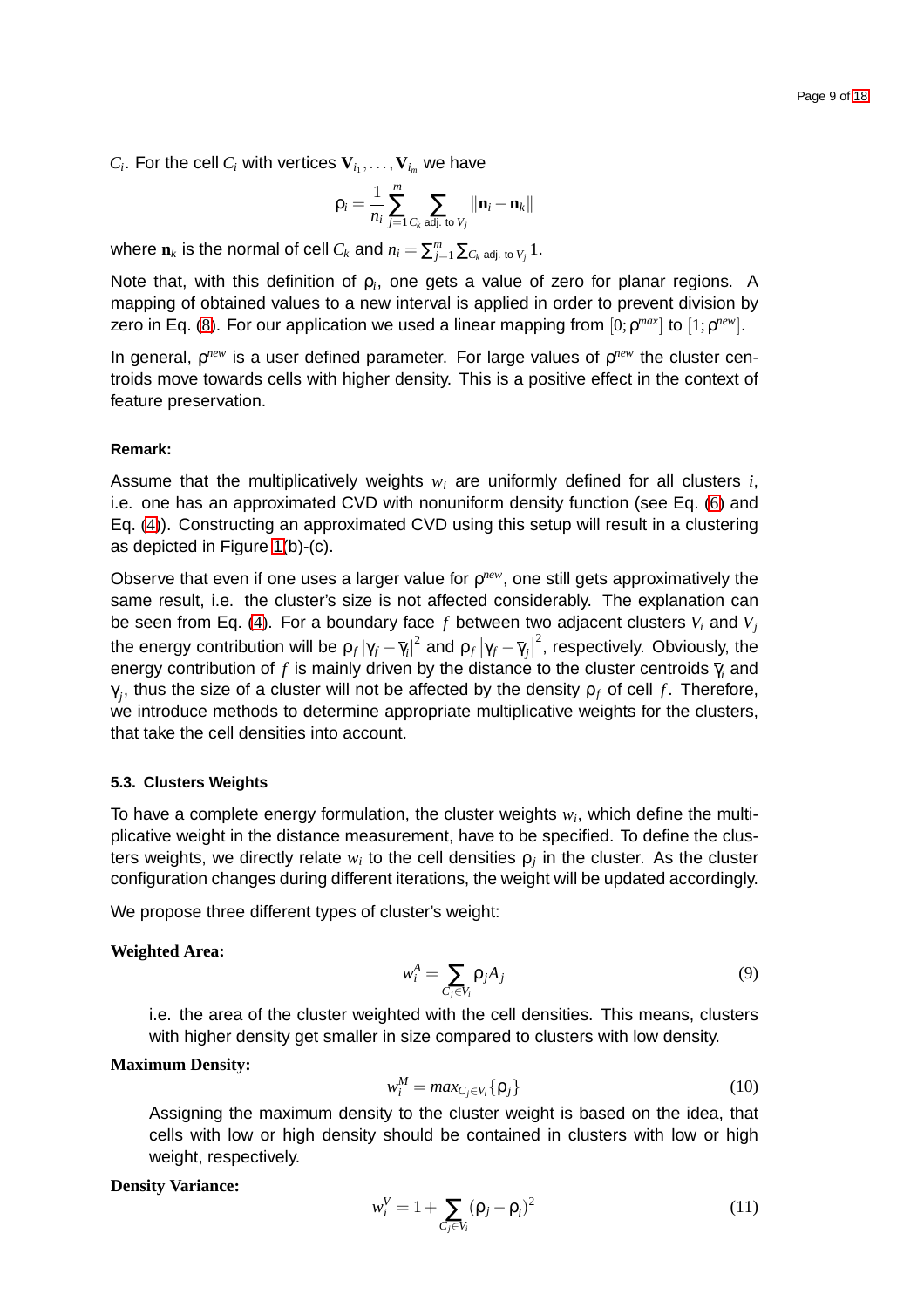

<span id="page-9-1"></span>**Figure 2:** Result of the k-neighborhood initialization for the Bunny model with level  $k = 7$ . (a) *Obtained seeds and their k-neighborhood, time: 1 sec.; (b) Result of the initial cluster growing, time: 2sec.; (c) Triangulated result using the cluster centroid as vertex, time: 1sec.*

Observe that in the case of a uniform density function our MWCVD will result in an ordinary CVD for the maximum density based and density variance cluster's weight. This is not the case for  $w^A$  and could be solved by normalizing  $w^A$  with the cluster area  $\sum_{C_j\in V_i} A_j.$  This, however, yields insufficient clustering results.

## <span id="page-9-0"></span>**6.** *k***-Neighborhood Initialization**

In this section we present a simple algorithm for generating an initial set of seeds that is approximatively equal distributed over the input mesh. It does not use any distance computation, it merely use the cell adjacencies across edges (edge-neighborhood).

Given a polygonal mesh *M* with cells *C<sup>j</sup>* . Assume that all valid cells, i.e. mesh faces, are contained in an array  $(C_j^v)$ . Holes are considered to be invalid. We also assume that each cell has references to its neighbors, which is a standard data element in mesh data structures such as the half-edge data structure.

For a given level *k*, the algorithm works as follows:

```
∀ cell in (C
v
j
): setValid(cell)
∀ cell ∈ (C_j^v) do:
 if ( isValid(cell) && isValid(k-neighborhood of cell))
    setInvalid(k-neighborhood of cell)
    addToSeedSet(cell)
```
For example, for level  $k = 2$  a given cell is reported as a seed if its neighboring cells are valid and, at the same time, each neighboring cell also has its neighboring cells valid. The result of this algorithm is presented in Fig. [2](#page-9-1) (a).

The algorithm selects a set of seed cells, whose *k*-neighborhoods do not overlap. In a brute-force implementation, for a triangulated mesh this algorithm has a runtime complexity of 3<sup>k</sup> to identify a single seed or *k*-neighborhood (see Fig. [3\)](#page-10-1). The number of seed is of order  $m/(k^2)$ , where  $m$  is the total number of cells, yielding an overall complexity of  $(m \cdot 3^k)/(k^2)$ . Therefore, the *k*-neighborhood initialization should be used only for small values of  $k$ . We use  $k = 7$ , resulting in neighborhoods of some 80 cells.

Observe in Fig. [2](#page-9-1) (a) that there are some cells that are not assigned to any given seed's *k*-neighborhood. This is due to the fact, that the algorithm simply works on the array of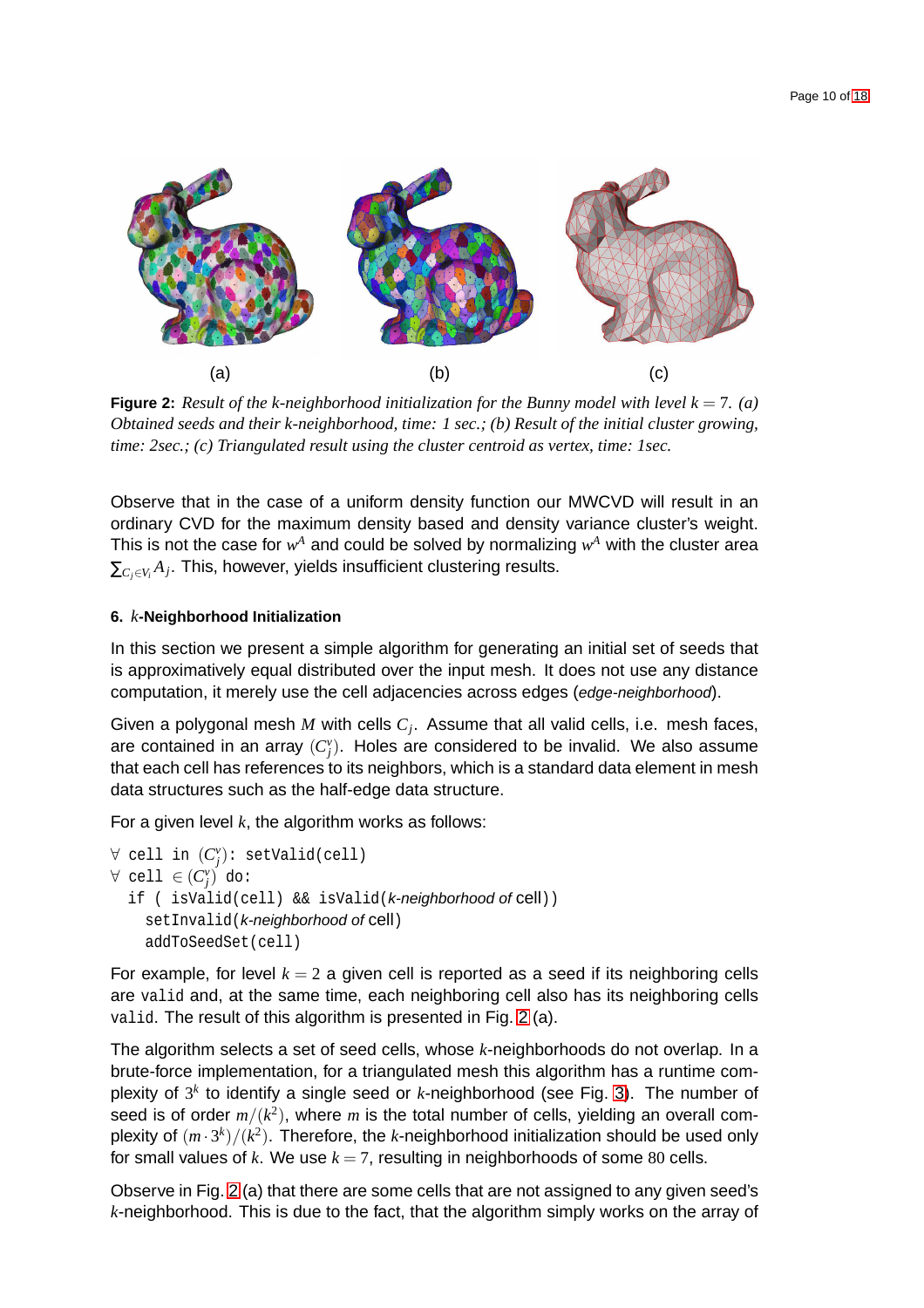

<span id="page-10-1"></span>**Figure 3:** *Result of k-neighborhood initialization for the Bunny model.*

cells trying to identify the next cell with valid, i.e. not yet covered, *k*-neighborhood.

In case of uniformly sized triangles in the input mesh, the resulting *k*-neighborhoods are nearly disk-shaped. This yields very good starting seed sets for algorithms that try to construct equally sized and compact clusters, as the original CVD algorithm [\[VC04\]](#page-17-9). Additionally, in some situations the result of the *k*-neighborhood initialization is already good enough for a final mesh reduction (see result in Fig. [2](#page-9-1) (b-c)). This is especially true, if the user wants to evaluate the final mesh resolution interactively, before deciding on the level to be used in the overall optimization.

Some applications may require a fixed number of seeds. In this case one can use a modified version of the algorithm to reduce the number of obtained seeds. First perform an initial growing based on the given *k*-neighborhoods (see Section [8.1\)](#page-12-1). After that, check the area of the resulting clusters and reduce the number of seeds by merging the three neighboring clusters having a common vertex with the smallest summed area. The seed's new position is assigned to the common vertex of the three original clusters. The same idea can be used to avoid inefficient initializations for large *k*.

## <span id="page-10-0"></span>**7. Connectivity Check**

In the final clustering, each cluster has to be a 1-connected set of cells in order to obtain a valid triangulation. In this section we present an algorithm that prevents any violation of this constraint during the clustering process.

In the following, consider a boundary edge *c* between two adjacent clusters (see Figure [4](#page-11-0) (a)). We check, if the red cluster can grow in the direction of the edge *c*, i.e. whether the triangle  $\Delta$ ( $V_1$ ,  $V_2$ ,  $V_3$ ) may switch to the red cluster. Let *n* and *p* denote the next and previous edges w.r.t. *c* for the considered triangle, respectively.

Our algorithm is related to the recently published work of Valette et al. [\[VKC05\]](#page-17-11). They relate their approach solely on the check of edges  $n$  and  $p$  and on vertex  $V_2$ . In their implementation growing is allowed if: *n* or *p* are exclusively boundary edges. Otherwise, if *n* and *p* are not boundary edges, all triangles in the 0-ring of the vertex  $V_2$  should be of the same cluster. This approach has the disadvantage, that the check fails to handle the disconnectivity as pointed out in Fig. [4](#page-11-0) (c).

Our algorithm is based on an additional counter for each vertex storing the number of adjacent cluster boundary edges, referred to as boundary-edge count. After the initial growing, the counter is set to the according number of cluster boundary edges. Thus, for example, in Fig. [4,](#page-11-0) case 0, vertex  $V_1$  will have count 2,  $V_3$  will have count 3, whereas **V**<sup>2</sup> still has a count equal to zero.

Clearly, growing does not lead to a disconnected cluster, if the boundary-edge count for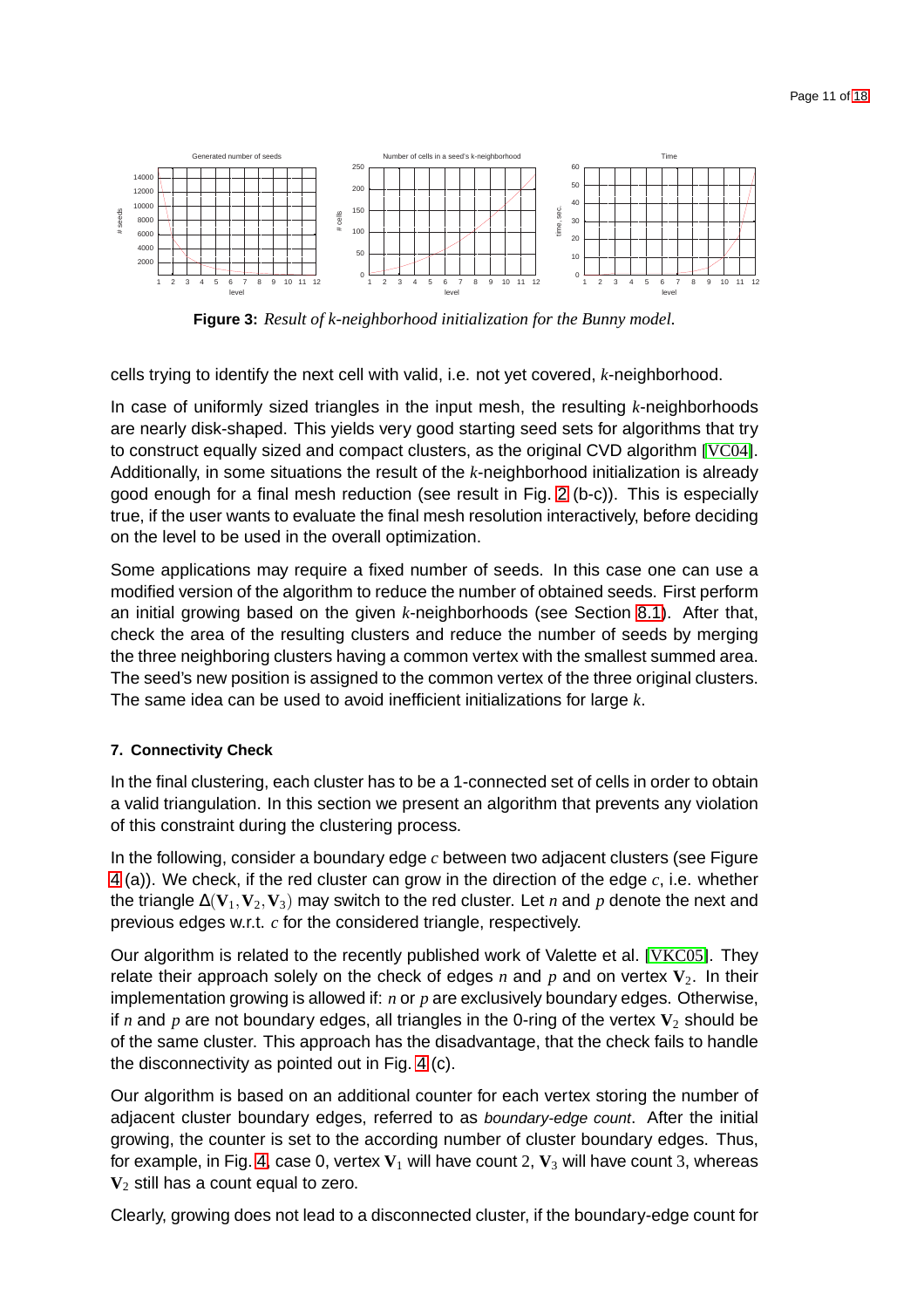

<span id="page-11-0"></span>**Figure 4:** All configurations. Boundary edge c is one which points from vertex  $V_1$  to  $V_3$ ; n and *p denote the next and previous edges w.r.t c.*

**V**<sup>2</sup> is zero. Also, as pointed out by Valette et al. [\[VKC05\]](#page-17-11), if only one of the edges *n* or *p* is a boundary to the current cluster, i.e. w.r.t. edge *c*, growing does to lead to an invalid situation. Otherwise, if *n* XOR *t* is a boundary to the different cluster, we check, if vertex **V**<sup>2</sup> has no adjacent boundary to the current cluster. Only in this situation, growing is permitted.

Putting this together, we have the following connectivity check:

```
(\text{count}(V2) = 0) OR // Case 0
( isBoundaryOfCurr(n) XOR isBoundaryOfCurr(p) ) OR // Case 1,2
( (isBoundary(n) XOR isBoundary(p)) AND
   !V2.hasBoundaryEdge(curr) ) // Case 3,4
```
where curr denotes the current cluster, thus V2.hasBoundaryEdge(curr) checks for boundary edges for the current cluster at  $V_2$ .

Using this check the following situations are avoided (see Fig. [4](#page-11-0) (a), (b) and (c)):

- The adjacent cell represent a single cluster . Here, a growing would lead to an implicit deletion of one cluster.
- Splitting the cluster into two parts. This is the only situation that can possibly cause a splitting of green cluster.
- Growing may result in nonzero genus clusters.

The update of the boundary-edge counter for the vertices after a growing is quite simple. With respect to the cases noted in the above algorithm, we have

Case  $0:$  Update: count  $(v2) = 2$ .

- Case 1, *n* is a boundary of the current cluster. Update:  $count(V1) = 0$ .
- Case 2, *p* is a boundary of the current cluster. Update:  $count(V3) = 0$ .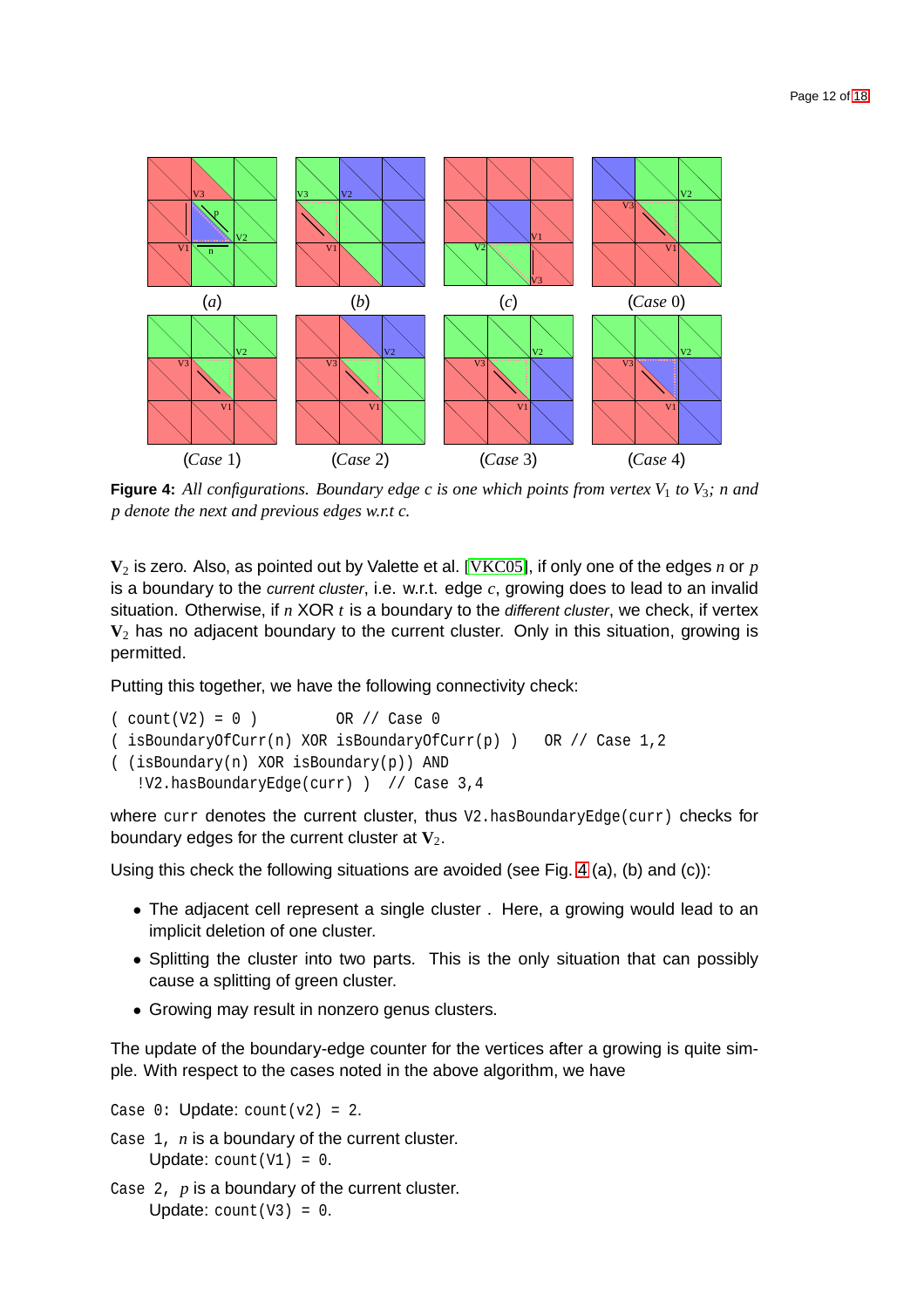

**Figure 5:** *Algorithm stages: (a) Result of the initial cluster growing. (b) Final clustering obtained after the energy minimization. (c) Triangulation of the final clustering (b).*

<span id="page-12-3"></span>Case 3, *n* is a boundary of a different cluster. Update:  $count(V1)$  --;  $count(V2)$  ++. Case 4, *p* is a boundary of a different cluster. Update:  $count(V3)$  --;  $count(V2)$  ++.

Note, that case 0 is the most encountered situation during the cluster optimization, which leads to a very efficient check in this situation. Cases 3 and 4 are the most expensive checks, but they do not occur very frequently.

## <span id="page-12-0"></span>**8. Implementations Details**

In this section we will describe implementation details on the algorithm outlined is Section [4.](#page-6-0)

## <span id="page-12-1"></span>**8.1. Initial cluster grow**

After the determination of the *k*-neighborhoods for a given value of *k*, the obtained seeds, together with their neighborhoods, are considered as initial clusters. Then, the algorithm starts to loop over the boundaries of the cluster, one at a time, and assigns the free cells to the given cluster. That process is repeated until there are no more free cells (see Figure [5](#page-12-3) (a)).

Using the obtained clusters, we specify the weight *w<sup>i</sup>* according to the specified weight (see Section [5.3\)](#page-8-0). These weights will be used in the first iteration of the minimization process.

## <span id="page-12-2"></span>**8.2. Energy minimization**

The energy minimization process can be described as follows: For a given boundary edge, we first check if the cluster can grow or shrink w.r.t. this edge without violating the connectivity constraint, using the algorithm described in Section [7.](#page-10-0) The energy computation is done only for configurations where growing or shrinking is permitted. Finally, the case resulting in smallest energy is chosen and the cluster's configuration is updated accordingly. In order to prevent a recalculation of the cluster's energy, we store the energy of the cluster configuration.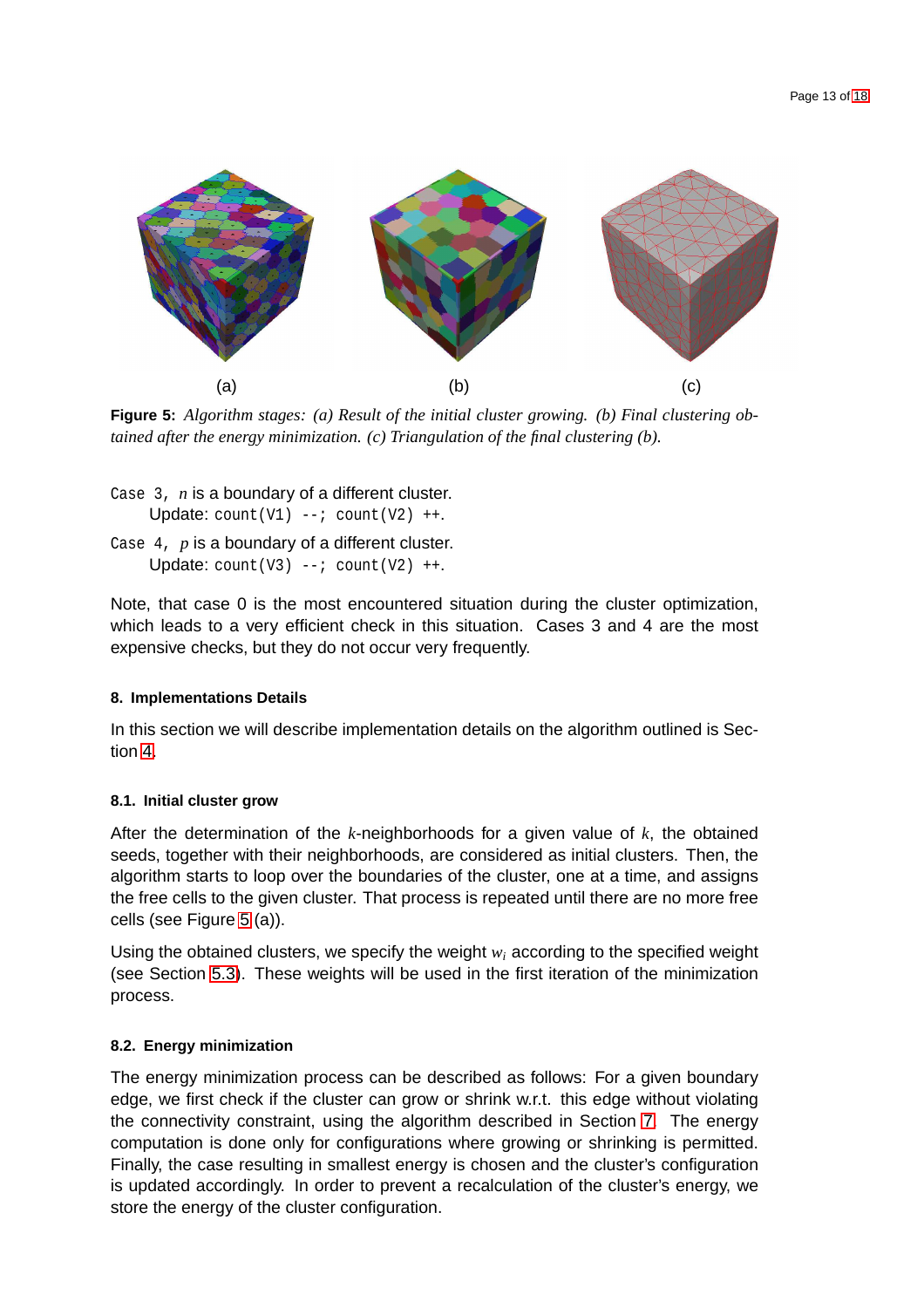The energy *E mw* is minimized at each iteration and the minimization process stops when there is no more change to the configurations of the clusters between two consecutive iterations. The result of this minimization process is presented in Fig. [5](#page-12-3) (b).

#### <span id="page-13-0"></span>**8.3. Triangulation**

A final triangulated coarse mesh is obtained by regarding each cluster *V<sup>i</sup>* as a Voronoiregion. Therefore the dual of the MWCVD is the resulting triangulation (see Fig. [5\(](#page-12-3)c)). The vertices of the final coarsened mesh are chosen to be equal to the centroid of the cluster, which were already computed during clustering process. That makes the final triangulation a simple and fast operation.

#### <span id="page-13-1"></span>**8.4. Efficient Cluster Weight Computation**

A proper reformulation of the cluster weight (see Eq.  $(9)$ , $(10)$ , $(11)$ ) results in local computation rules which can be efficiently evaluated.

For the weighted-area based approach  $w_i^A$  (see Eq. [\(9\)](#page-8-1)) the value  $\sum_{C_j\in V_i}\mathsf{p}_jA_j$  is already computed for the energy functional [\(8\)](#page-7-5). Therefore, this cluster weight is obtained with no additional computational cost.

The density-variance approach (see Eq. [\(11\)](#page-8-3)) can be simplified to

$$
w_i^V = \sum_{C_j \in V_i} \rho_j^2 - \left(\sum_{C_j \in V_i} \rho_j\right)^2 / n_i + 1
$$
\n(12)

where  $n_i$  is the number of cells in a cluster. This allows to compute  $w_i^V$  also using only local computations based on the additional quantities  $\sum_{C_j\in V_i}\rho_j^2$  and  $\sum_{C_j\in V_i}\rho_j$  per cluster.

For the maximum-density approach (see Eq. [\(10\)](#page-8-2)), the current maximum needs to be identified by checking all cells in a cluster. To overcome this problem we propose to use the following approximation:

$$
max_{C_j \in V_i} {\rho_j} = \lim_{p \to \infty} (\sum_{C_j \in V_i} {\rho_j^p})^{1/p}
$$
\n(13)

This approximative value of the maximum  $\rho$  in a cluster can be computed using the additional value  $\sum_{C_j\in V_i} \mathsf{p}_j^p$  which again requires only local updates. To get a good approximation of the maximum ρ in a given cluster, the value of *p* must be large enough. In our implementation we use a value of 10, since larger values may lead to numerical problems.

#### <span id="page-13-2"></span>**9. Results**

A comparison between a CVD clustering with varying density and the MWCVD technique utilizing the density variance cluster weight for the Bunny model exhibits the desired result in sense of the feature elongated clusters (see Fig. [6\)](#page-14-0).

Fig. [7](#page-14-1) (top) shows different clustering results obtained for the Fandisk model, using proposed cluster's weights (see Section [5.3](#page-8-0) and [8.4\)](#page-13-1). Observe that, in all three cases the obtained clustering provides smaller-sized clusters in higher curvature regions where larger-sized one are covering lower curvature areas. Using the maximum-density or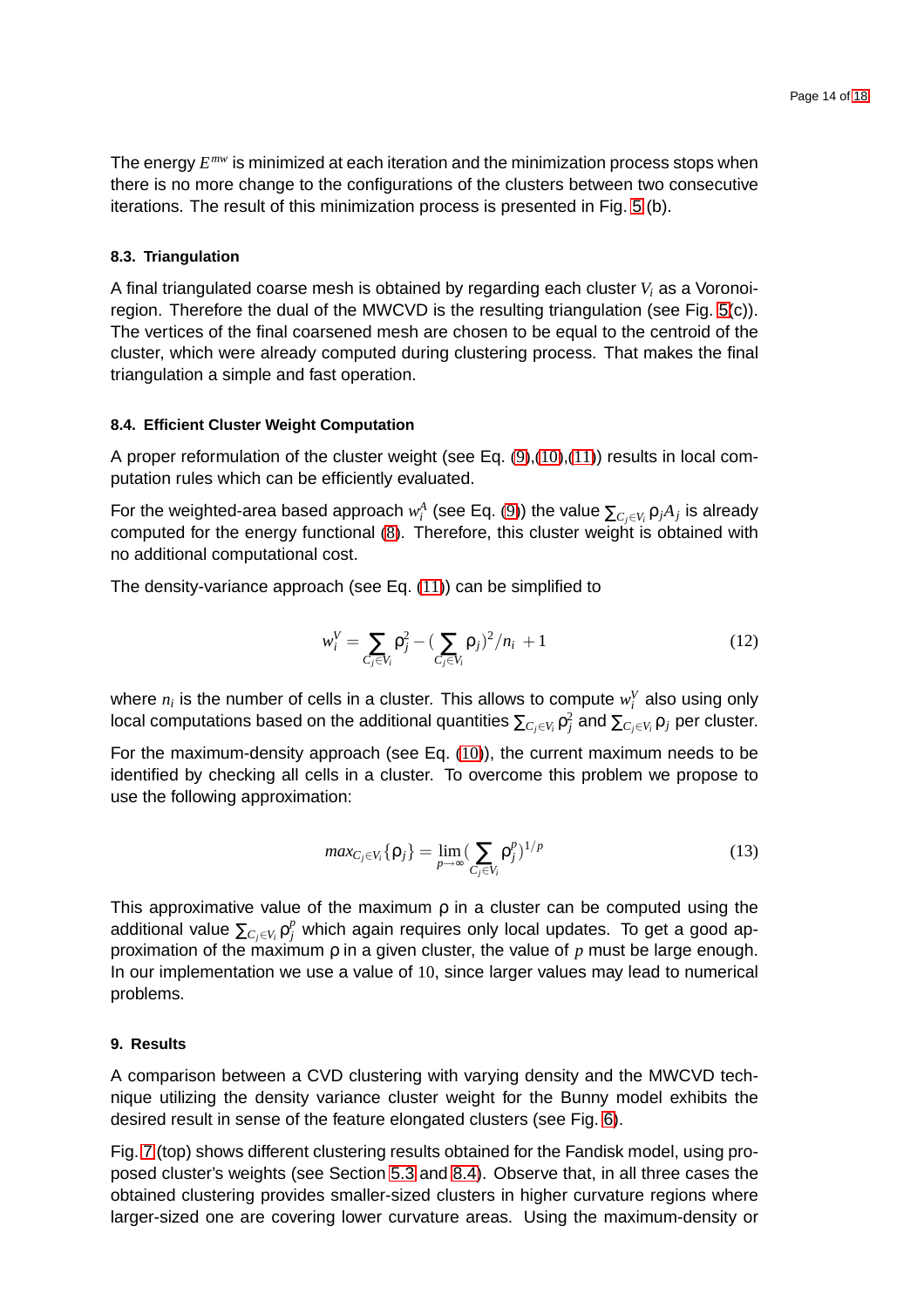

<span id="page-14-0"></span>**Figure 6:** *Comparison of CVD clustering (a) with density in the range of* [1,200] *and the density variance approach (b).*



<span id="page-14-1"></span>**Figure 7:** *(Top) Clustering results and (bottom) corresponding triangulation for the Fandisk model. Left: result using w<sup>A</sup> , Center: result using w<sup>M</sup>, Right: result using w<sup>V</sup>*

density-variance approach, i.e.  $w^M$  or  $w^V$  respectively, result in clusters which are elongated along the feature lines. For the weighted-area based, i.e.  $w<sup>A</sup>$ , the clusters are more compact and also containing a significant number of cells with low curvature. From this perspective, the clustering results obtained using former two cluster's weight, i.e.  $w^M$  or  $w^V$ , are more suitable for our final triangulation, because the cluster centroid is closer to the original surface.

Fig. [7](#page-14-1) (bottom) shows the corresponding triangulations. Although we use only the cluster centroid as a vertex for the triangulation, the final coarse mesh still preserves the main features of the original mesh. Note that using one of the vertex positioning techniques proposed in [\[VC04\]](#page-17-9) (closed mesh vertex) or [\[VKC05\]](#page-17-11) (quadric-based placement), the final mesh quality around feature line could be significantly improved. Small defects which can be seen in the obtained triangulation are due to the fact that some clusters contain more than one feature point, i.e. the intersection of several feature lines. In the final triangulation these feature points are reduced to a single vertex.

Table [9](#page-14-1) provides the results for different meshes. The first row gives the number of the vertices of the input mesh. The second one shows a chosen value for level *k*. For a given value of *k*, the *k*-neighborhood initialization gives the total number of seeds, i.e. the number of vertices in the final coarse mesh. The fourth row shows the time used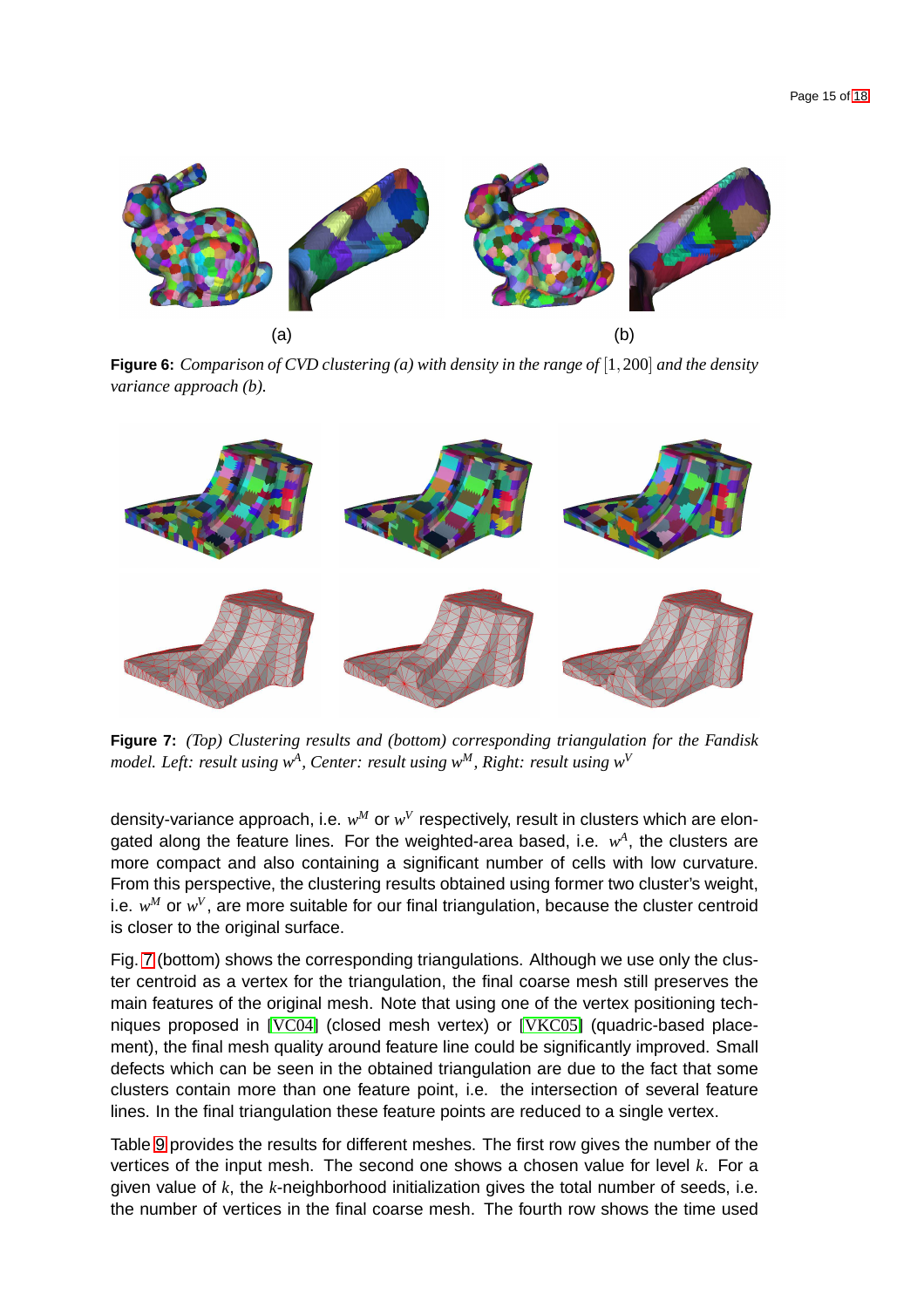| Page 16 of 18 |  |  |
|---------------|--|--|
|               |  |  |

| Model              |                     | Fandisk | Cube  | <b>Bunny</b> | Horse  | Dragon |
|--------------------|---------------------|---------|-------|--------------|--------|--------|
| # V(input mesh)    | 6475                | 15002   | 34834 | 48485        | 437645 |        |
| k (level)          | 3                   |         |       | 5            |        |        |
| # seeds (obtained) |                     | 527     | 274   | 594          | 1579   | 6829   |
| Init (sec.)        |                     | $<$ 1   | $<$ 1 |              |        | 13     |
| Clustering, $w^A$  | $0^{new}$           | 50      | 50    | 50           | 5      | 50     |
|                    | (sec.)              | 8       | 20    | 59           | 112    | 940    |
| Clustering, $w^M$  | $n^{new}$           | 50      | 50    | 50           | 5      | 5      |
|                    | (sec.)              | 8       | 12    | 63           | 124    | 864    |
| Clustering, $wV$   | $\rho^{n \bar{e}w}$ | 3       | 3     | 3            | 3      | 3      |
|                    | (sec.)              | 8       | 5     | 50           | 106    | 759    |

**Table 1:** *Results for different input meshes.*

for performing *k*-neighborhood initialization. For different cluster's weights, the scaling parameter *p<sup>new</sup>* and the time required to obtain the final clustering are presented. All the results were obtained on a 3GHz Intel PC.

In the case of the density-variance approach the value for the scaling parameter ρ *new* is usually chosen to be small compared to the value used for the weighted-area and maximum-density approach (see Tab. [9\)](#page-14-1). This is due to the quadratic influence of the density function  $ρ$  on the cluster weight  $w<sup>V</sup>$  (see Eq. [11\)](#page-8-3).

At the same time, we have to point out that the timing presented in Tab. [9](#page-14-1) should be seen as relative one due to the fact that our implementation does not use a highly optimized mesh data structure.

## <span id="page-15-0"></span>**10. Conclusions and Future Work**

We presented a mesh coarsening algorithm based on an extension of Centroidal Voronoi Diagram (CVD), namely Multiplicative Weighted Centroidal Voronoi Diagram (CVD). The cluster weights are directly related to the density function of the mesh, which itself resembles the mesh features, i.e. the curvature. We proposed three different ways to define the cluster weights resulting in differently shaped clusters in the final MWCVD. The algorithm uses only local computations w.r.t. cluster boundary edges yielding a fast implementation. The MWCVD provides a natural way for feature-preserving coarsening.

Additionally, a new algorithm for defining an initial set of seeds for the clustering based on edge-adjacencies has been introduced. This algorithm yields well distributed seeds for the optimization process. Moreover, a concise connectivity check was presented, guaranteeing that the clusters are always edge-connected.

In future we plan to introduce approaches for a better positioning of the vertices in the final triangulation.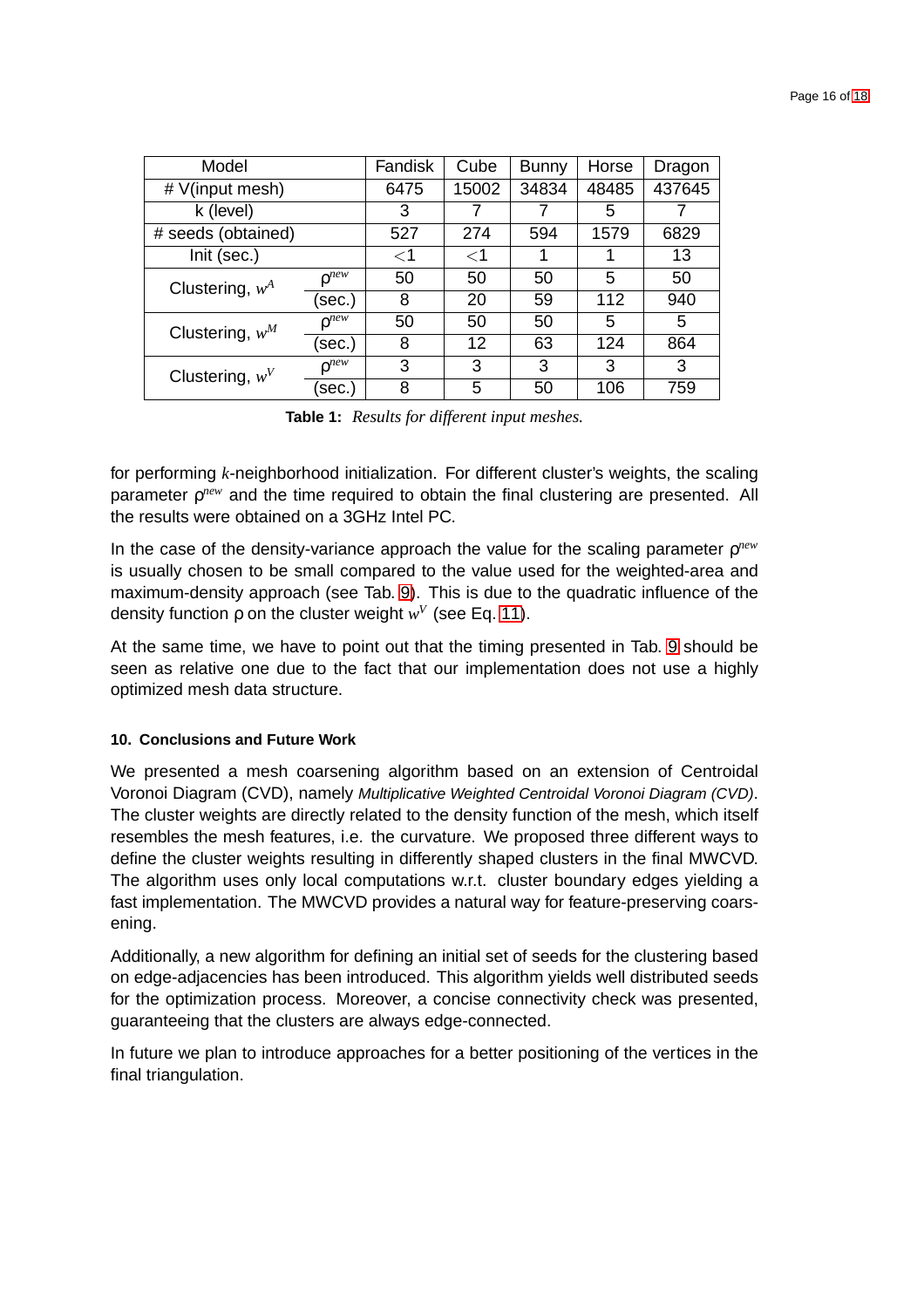### <span id="page-16-0"></span>**11. Appendix**

#### **A: Proof of the Proposition 3.1**

Given a set of *n* different seeds  $\{\mathbf{z}_i\}_{i=0}^{n-1}$  with associated positive weights  $\{w_i\}_{i=0}^{n-1}$ , a positive density function ρ(**x**) in the 2D domain Ω and a tessellation of Ω into *n* regions  ${V_i^{mw}}_{i=0}^{n-1}$ .  $E^{mw}$ , according to Eq. [\(7\)](#page-7-4), is minimized if and only if the regions  $V_i^{mw}$  are the MW-Voronoi regions associated to the generators **z***<sup>i</sup>* and, simultaneously, the generators  $z_i$  are the centroids  $z_i^*$  of the regions  $V_i^{mw}$  (see Eq. [\(6\)](#page-7-3)). We follow a similar argument as in [\[DFG99\]](#page-17-10).

First, assuming that  $E^{mw}$  is minimized, we have to show that the generators  $\{\mathbf{z}_i\}_{i=0}^{n-1}$  are the centroids corresponding to the regions  $\{V_i^{mw}\}_{i=0}^{n-1}.$ 

Examine the variation of  $E^{mw}$  with respect to  $z_i$ , namely  $E^{mw}(\mathbf{z}_i + \varepsilon \mathbf{v}) - E^{mw}(\mathbf{z}_i)$ , where  $z_i + \varepsilon v \in \Omega$ . Now, dividing by  $\varepsilon$  and taking the limit as  $\varepsilon \to 0$ , one yields:

$$
\mathbf{z}_i = \frac{\int_{V_i^{mw}} \mathbf{x} \rho(\mathbf{x}) d\mathbf{x}}{\int_{V_i^{mw}} \rho(\mathbf{x}) d\mathbf{x}}
$$

Second, we show that  $E^{mw}$  is minimized if  $\{V_i^{mw}\}_{i=0}^{n-1}$  are MW-Voronoi regions associated with sites  $\{\mathbf{z}_i\}_{i=0}^{n-1}$ .

Recall the fact that due to the construction of the MW-Voronoi diagram for  $\mathbf{x} \in V_i^{mw}$  we get for  $i \neq j$ :

$$
w_i |\mathbf{x} - \mathbf{z}_i| < w_j |\mathbf{x} - \mathbf{z}_j| \\
\iff \rho(\mathbf{x}) w_i |\mathbf{x} - \mathbf{z}_i|^2 < \rho(\mathbf{x}) w_j |\mathbf{x} - \mathbf{z}_j|^2
$$

Thus, for a *fixed* set of sites  $\{\mathbf{z}_i\}_{i=0}^{n-1}$  the energy  $E^{mv}$  defined according to Eq. [\(7\)](#page-7-4) will be smaller compared to the case when the tessellation is not a MW-Voronoi diagram.